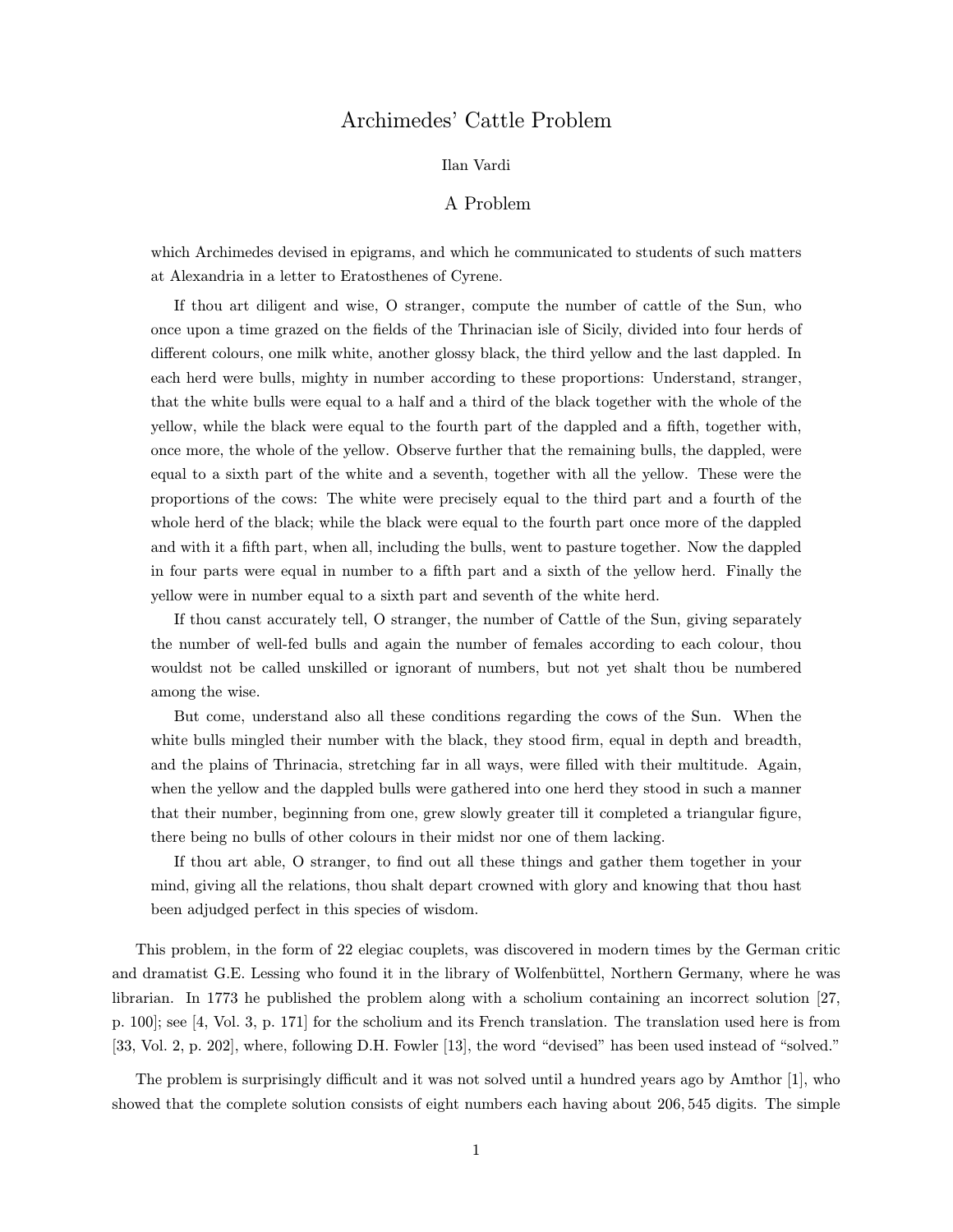nature of the question and the difficulty of its solution makes this a perfect example of a challenge problem and shows once more that Archimedes is one of the greatest mathematicians of all time.

Naturally, Amthor did not write out the solution; he gave only the first four significant digits. Many accounts of the solution are based on Amthor's paper, e.g., [3], where reduction to a Pell equation is described. Several subsequent papers give detailed derivations of the solution [17].

The aim of this paper is to take the Cattle Problem out of the realm of the "astronomical" and put it into manageable form. This is achieved in formulas (12) and (13), which give explicit forms for the solution. For example, the smallest possible value for the total number of cattle satisfying the conditions of the problem is

 $\left\lceil \frac{25194541}{184119152} \left( 109931986732829734979866232821433543901088049+50549485234315033074477819735540408986340 \sqrt{4729494} \right)^4658 \right\rceil ,$ 

where  $\lceil x \rceil$  is the smallest integer  $\geq x$ . This formula is an analog of the formula expressing the nth Fibonacci number as the closest integer to  $((1 + \sqrt{5})/2)^n / \sqrt{5}$ . The actual digits of the above number written out take up 47 pages in [29]. Regarding the computation of the digits of a solution to the Cattle Problem, D.H. Fowler [13] comments: "I don't know what anybody would do with a solution, once found, except use it as a piece of mathematical wall–paper!"

I also show how the Cattle Problem leads to a relatively small solution by using classical formulas of analytic number theory. These results allow one to compare the size of solutions to different Pell equations, and I give an example of another Pell equation with smaller coefficients, but whose smallest solution has over 30 million digits (150 times more than the cattle problem).

Apart from this last result, the methods used depend only on some basic results of number theory and the elementary theory of finite fields. The analysis is simplified by good notation and the use of computer algebra systems (Mathematica and Pari) that permit some cumbersome computations to be reduced to a single computer command. The method presented here is easily amenable to computer computation (see [37] for details) and the reader can use Section 2.6 to generate a computer solution in a few hours.

#### 1. The solution, part I

1.1. An algebraic formulation. To solve the Cattle Problem, one considers it algebraically by writing W, w for the white bulls and cows, respectively, and similarly,  $X, x, Y, y, Z, z$  for the number of black, yellow, and dappled bulls and cows. The first set of relations is

(1)  
\n
$$
W = \left(\frac{1}{2} + \frac{1}{3}\right)X + Y, \quad X = \left(\frac{1}{4} + \frac{1}{5}\right)Z + Y, \quad Z = \left(\frac{1}{6} + \frac{1}{7}\right)W + Y,
$$
\n
$$
w = \left(\frac{1}{3} + \frac{1}{4}\right)(X + x), \quad x = \left(\frac{1}{4} + \frac{1}{5}\right)(Z + z), \quad y = \left(\frac{1}{6} + \frac{1}{7}\right)(W + w), \quad z = \left(\frac{1}{5} + \frac{1}{6}\right)(Y + y).
$$

The additional relations are

$$
(2) \t\t W + X = \text{ a square},
$$

and

$$
(3) \t Y + Z = \text{ a triangular number},
$$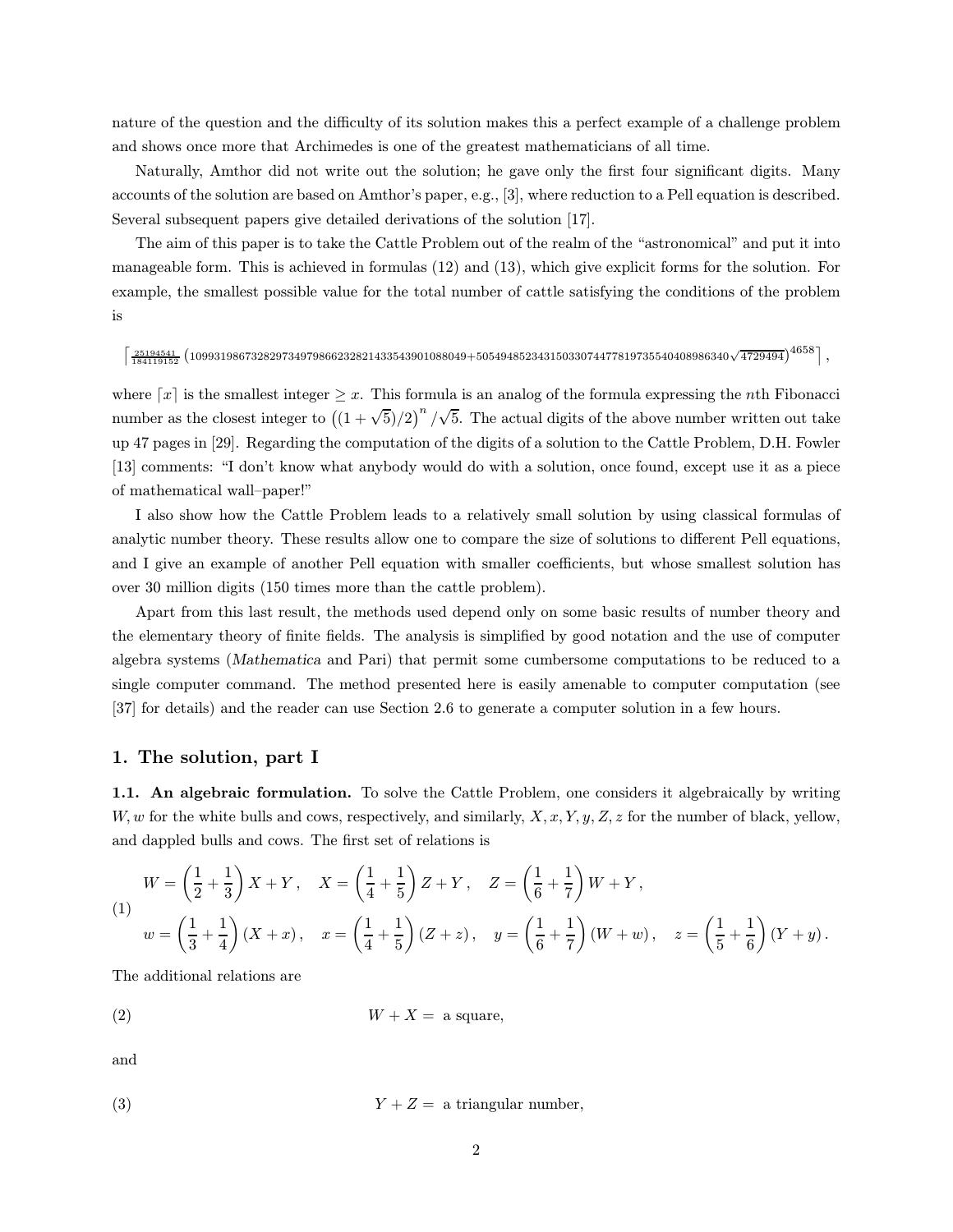where a triangular number has the form  $1 + 2 + 3 + \cdots + n = n(n + 1)/2$ .

The first part of the problem is quite easy—its solution is essentially what appears in the scholium, so it is the second part which makes the problem a difficult one. As a preliminary exercise, the reader can try solving a simple analog of the second part

Problem: In the game of pool one is given balls arranged in a square tray, but when one ball is used as the cue ball, the others can be racked in a triangle. How many balls are there?

1.2 Solving the linear system. The linear system of equations (1) is easily solved (e.g., with Mathematica's Solve command). Letting  $S = (W, X, Y, Z, w, x, y, z)$  denote a solution, one gets a one-dimensional space of solutions parametrized by W

$$
\mathbf{S}=\left(1, \frac{267}{371}, \frac{297}{742}, \frac{790}{1113}, \frac{171580}{246821}, \frac{815541}{1727747}, \frac{1813071}{3455494}, \frac{83710}{246821}\right)W\,.
$$

Since you can't have fractional cattle, the solution has to be in integers, which you get by multiplying by the least common multiple of the denominators on the right (once again a single Mathematica command LCM does the trick). This number turns out to be 10366482 and multiplying through gives the general integer solution to the seven equations

(4)  $S = (10366482, 7460514, 4149387, 7358060, 7206360, 4893246, 5439213, 3515820) n$ , for  $n = 1, 2, \ldots$ 

The solution given in the scholium corresponds to  $n = 80$ .

1.3. Wurm's problem. Actually, the language of the Cattle Problem leaves some ambiguity as to whether equation (2) refers to a square number of bulls or whether they form a square figure, since bulls are longer than they are wide. The latter problem requires that  $W + X$  be a "rectangular" number, i.e., a nonprime. Since this amounts to ignoring condition (2), its solution is much simpler and was solved by J.F. Wurm [43], so it is called Wurm's problem while the former is called the complete problem.

To solve Wurm's problem, one needs to find a value of n for which (3) is satisfied, i.e.,  $Y + Z = q(q+1)/2$ , and for which  $W + X$  can be written as a product of two numbers whose ratio is roughly that of a bull. Using (4)  $Y + Z = (4149387 + 7358060)n = 11507447n$ , so this can be rewritten as  $11507447n = q(q+1)/2$ , or  $q^2 + q - 2 \cdot 11507447n = 0$ . Since q must be an integer, one is looking for n such that this quadratic has an integer solution, i.e.,  $\sqrt{1 + 4(2 \cdot 11507447n)}$  is an integer. Thus, a solution exists exactly when  $1+92059576n$ is a perfect square. This can be written as  $x^2 = 1 + 92059576n$  for some n. Another way to state this is to find  $x$  for which

(5) 
$$
x^2 \equiv 1 \pmod{92059576}
$$
.

To solve this equation, one uses the Chinese Remainder Theorem, which says that a solution of (5) exists for each combination of solutions of

$$
x^2 \equiv 1 \pmod{d}
$$

where d is a prime power factor of  $92059576 = 2^3 \cdot 7 \cdot 353 \cdot 4657$ .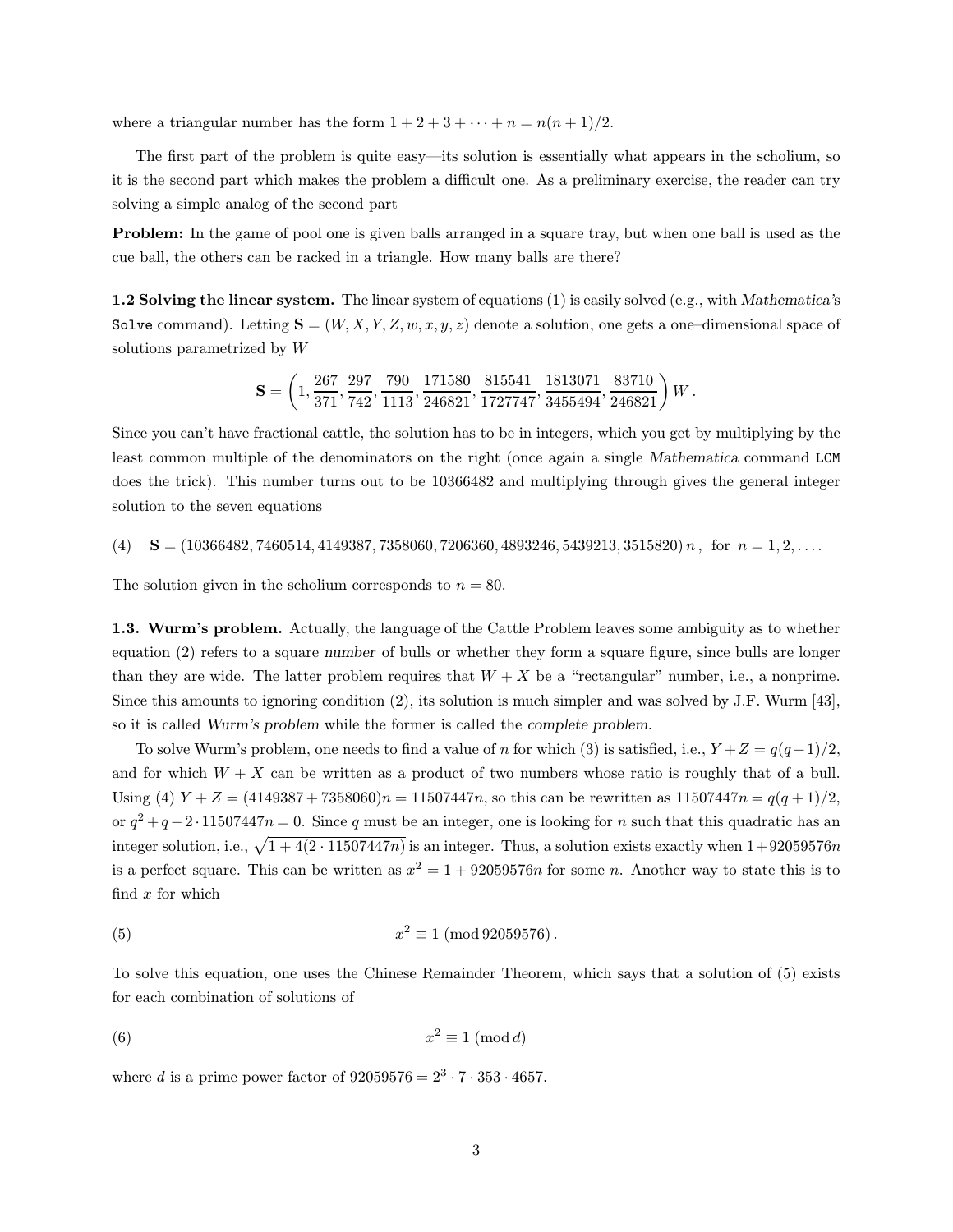The solutions to (6) are given by  $x = 1, 3, 5, 7 \mod 8$  and  $x = \pm 1 \mod d$  for  $d = 7, 353$ , and 4657. The solutions mod 92059576 are built up from these. This can be done using Mathematica's implementation of the Chinese Remainder Theorem algorithm. The complete list of solutions that are greater than 1 is

> , 4303069, 7590911, 15423983, 18711825, 19727051, 23014893, 23014895, , 27317963, 30605805, 38438877, 41726719, 42741945, 46029787, 46029789, , 50332857, 53620699, 61453771, 64741613, 65756839, 69044681, 69044683, , 73347751, 76635593, 84468665, 87756507, 88771733, 92059575 .

Each of these generates a family of solutions; the smallest being 3287843. The corresponding value of n is

 $(3287843<sup>2</sup> - 1)/92059576 = 117423$ .

Letting  $n = 117423$  in (4) yields the solution

(1217263415886, 876035935422, 487233469701, 864005479380,

846192410280, 574579625058, 638688708099, 412838131860),

and the total number of cattle is 5916837175686.

To check conditions (2) and (3) note that

 $W + X = 2093299351308 = 2^2 \cdot 3^4 \cdot 11 \cdot 29 \cdot 4349 \cdot 4657$ ,

is not prime; the closest representation to a square is  $W + X = 1409076 \cdot 1485583$ . Moreover,  $Y + Z =$  $487233469701+86400547938 = 573634017639$ , and the equation  $q^2+q-2.573634017639 = 0$  has the positive solution  $q = 1643921$ , so

$$
Y + Z = \frac{1643921(1643921+1)}{2},
$$

as required.

## 2. The solution, part II

2.1. Reduction to the Pell equation. The solution to the complete problem requires satisfying the extra condition that  $W + X$  is a square. From (4), one has

$$
W + X = (10366482 + 7460514)n = 17826996n.
$$

One can get information about n by looking at the factorization  $17826996 = 2^2 \cdot 3 \cdot 11 \cdot 29 \cdot 4657$ , which shows that  $2^2 \cdot 3 \cdot 11 \cdot 29 \cdot 4657 n$  is a square and thus

$$
n = 3 \cdot 11 \cdot 29 \cdot 4657 m^2 = 4456749 m^2,
$$

for some integer  $m$ . Inserting this in  $(4)$  gives

 $S = (46200808287018, 33249638308986, 18492776362863, 32793026546940,$ 

 $32116937723640, 21807969217254, 24241207098537, 15669127269180) \, m^2 \,.$ 

```
(7)
```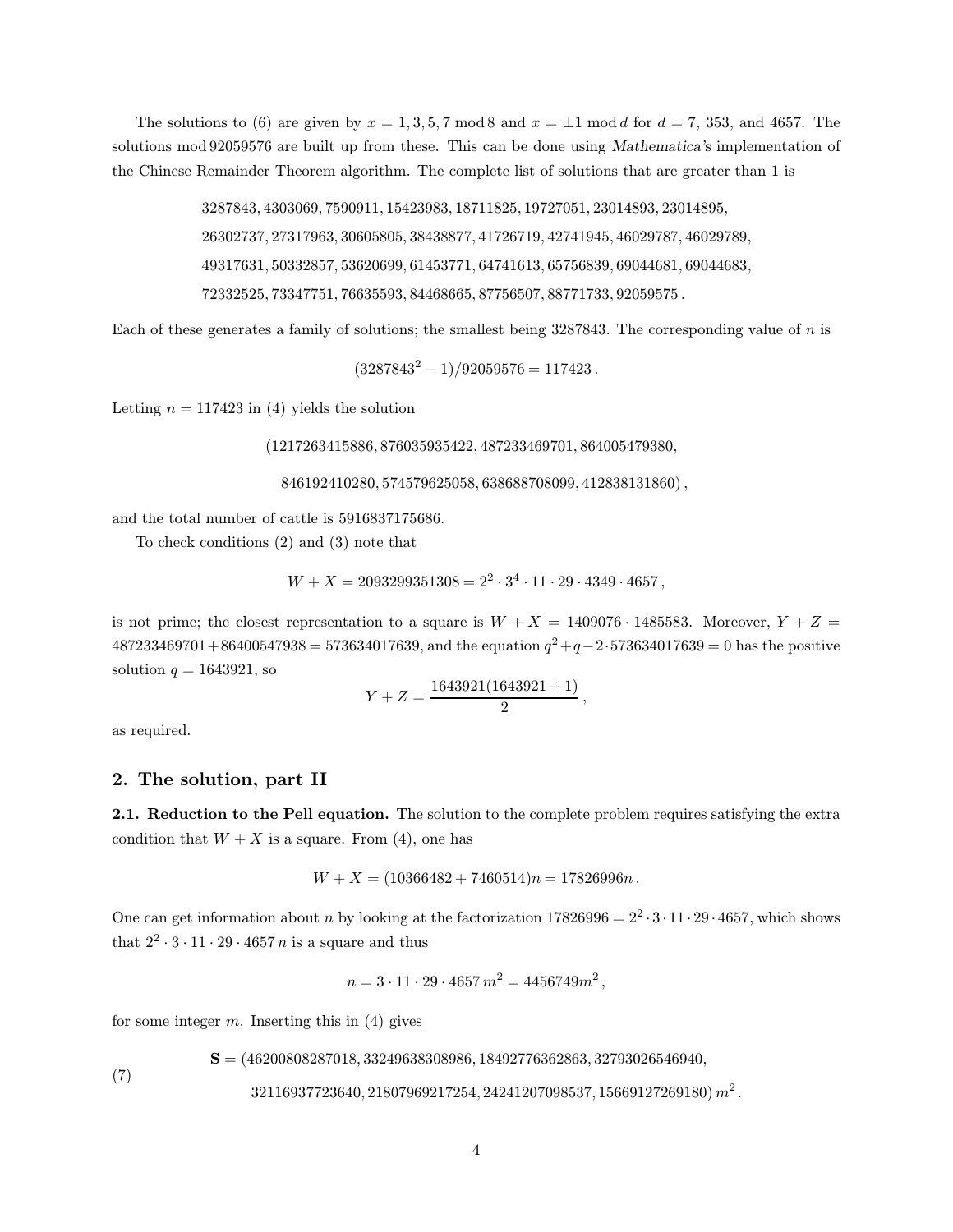As before,  $Y + Z$  must be a triangular number, i.e.,

$$
Y + Z = (18492776362863 + 32793026546940)m^2 = 51285802909803m^2 = \frac{q(q+1)}{2},
$$

so one solves  $q^2 + q - 2 \cdot 51285802909803m^2 = 0$ , which has an integer solution exactly when  $1 + 4 \cdot 2 \cdot$ 51285802909803 $m^2$  is a square, i.e., it has solution  $(k-1)/2$  if

(8) 
$$
1 + 410286423278424m^2 = k^2,
$$

for some k. Equation  $(8)$  is the well–known Pell's equation from number theory [31].

If we factor

$$
410286423278424 = 2^3 \cdot 3 \cdot 7 \cdot 11 \cdot 29 \cdot 353 \cdot 4657^2,
$$

(8) can be written as  $1+2\cdot3\cdot7\cdot11\cdot29\cdot353(2\cdot4657m)^2 = k^2$ , which, upon noting that  $4729494 = 2\cdot3\cdot7\cdot11\cdot29\cdot353$ , is equivalent to

(9) 
$$
k^2 - 4729494\ell^2 = 1,
$$

where  $\ell$  is divisible by 2 and by 4657.

Remarks: According to the analysis of Section 3.9, one should actually look at the equation  $x^2 - 4 \cdot 4729494 \, y^2 = 4$ . This equation is equivalent to (9) since x must be an even number, so dividing by 4 gives  $(x/2)^2 - 4729494 y^2 = 1$ , which is the same as (9).

The reader should have similarly reduced the Pool Problem to the equation  $x^2 - 2y^2 = -7$ , which is solved by finding its minimal solutions and combining them with solutions to the Pell equation  $u^2 - 2v^2 = 1$ .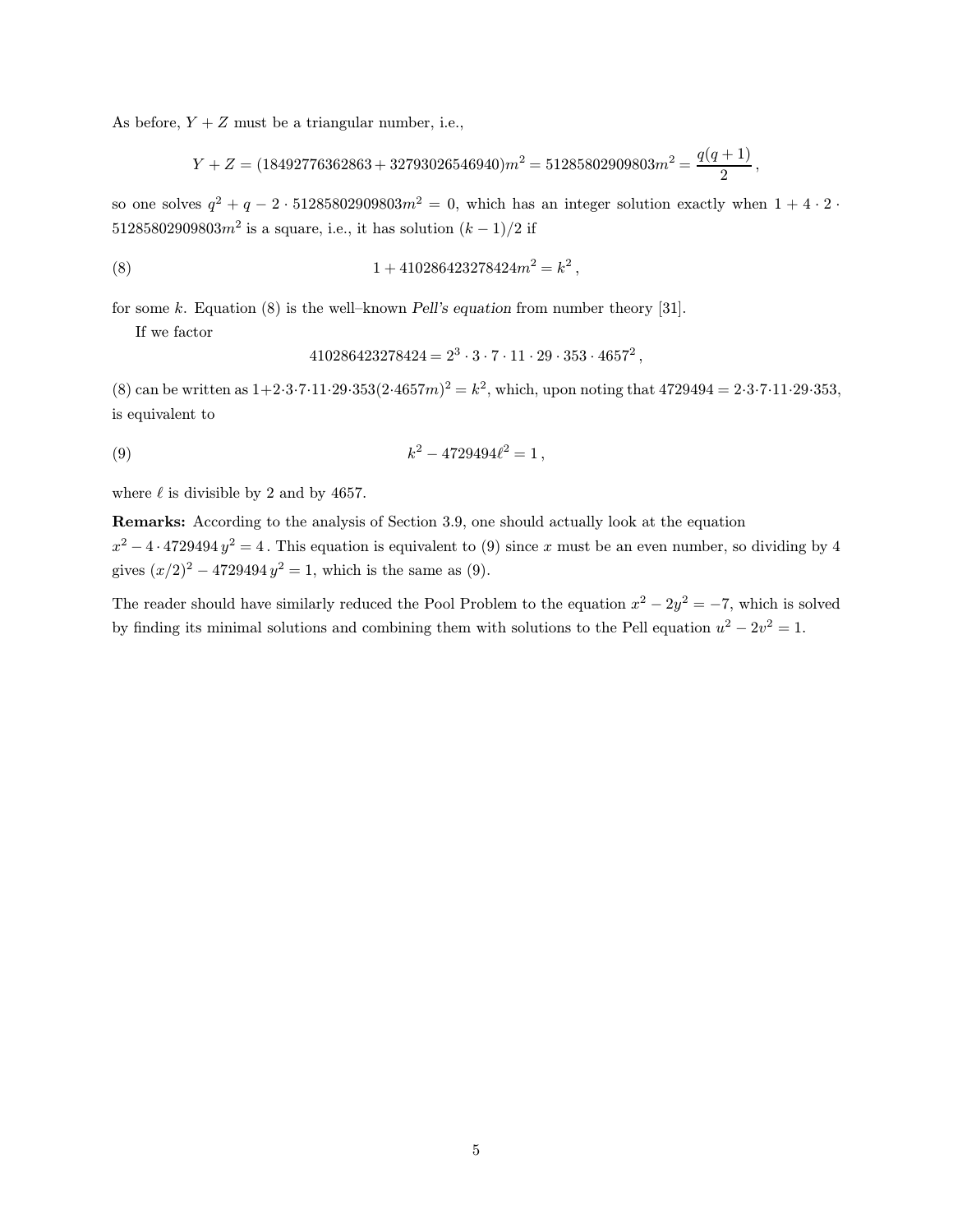2.2. Solution of Pell's equation using continued fractions. It is known [13, Chapter 9] [24, Section 4.5.3] that every real number can be expanded as a continued fraction. For example

$$
\pi = 3.141592653... = 3 + .141592653...
$$
\n
$$
= 3 + \frac{1}{7.062513305...} = 3 + \frac{1}{7 + .062513305...}
$$
\n
$$
= 3 + \frac{1}{7 + \frac{1}{15.99659440...}} = 3 + \frac{1}{7 + \frac{1}{15 + .99659440...}}
$$
\n
$$
= 3 + \frac{1}{7 + \frac{1}{1.003417231...}} = 3 + \frac{1}{7 + \frac{1}{1.003417231...}}
$$
\n
$$
= 3 + \frac{1}{7 + \frac{1}{1.003417231...}} = 3 + \frac{1}{7 + \frac{1}{1.003417231...}}
$$
\n
$$
= 3 + \frac{1}{7 + \frac{1}{1.003417231...}} = 3 + \frac{1}{7 + \frac{1}{1.003417231...}}
$$
\n
$$
= 1 + \frac{1}{292.63459088...}
$$

which is conventionally written, for typographical convenience, as  $\pi = [3, 7, 15, 1, 292, \ldots]$ . A representation of this type terminates only if the number is rational. Good approximations occur when one truncates the expansion, especially just before a large coefficient. For example,  $\pi \approx [3, 7] = 3 + 1/7 = 22/7$ , and a much better approximation is given by  $[3, 7, 15, 1] = 355/113$ . In fact, it can be shown that such truncations give optimal approximations in the following sense: if  $p/q$  is an approximation from truncation then  $p'/q'$  is a poorer approximation for any  $1 \leq q' < q$ .

The point is that solutions to the Pell equation (9) give very good approximations to  $\sqrt{4729494}$  in the sense that  $k/\ell$  is very close to  $\sqrt{4729494}$ . To see this, divide by  $\ell$  in (9) and factor as a difference of squares to get

$$
\left| \frac{k}{\ell} - \sqrt{4729494} \right| = \frac{1}{\ell \left( k + \ell \sqrt{4729494} \right)},
$$

where the right hand side is  $\langle 1/(2\ell^2)$ , which implies that  $k/\ell$  comes from truncating the continued fraction expansion of  $\sqrt{4729494}$  [31, p. 339]

The continued fraction expansion of the square root of an integer is periodic [31] and the optimal approximation property implies that cutting off the expansion at multiples of the length of the period yields rational numbers whose numerator and denominator are solutions to the Pell equation (9). An algorithm for solving (9) is then: (a) expand  $\sqrt{4729494}$  as a continued fraction (analogous to the expansion of  $\pi$  above), (b) write out each partial result as a rational fraction and test the numerator and denominator [8, Section 5.7]. This algorithm does not come as a standard package in Mathematica but implementing this special case takes only a few lines [37]; Stan Wagon has written a general program [39]. In fact, this computation can be done by hand without too much difficulty and [1] gives an explicit description of the intermediate steps. This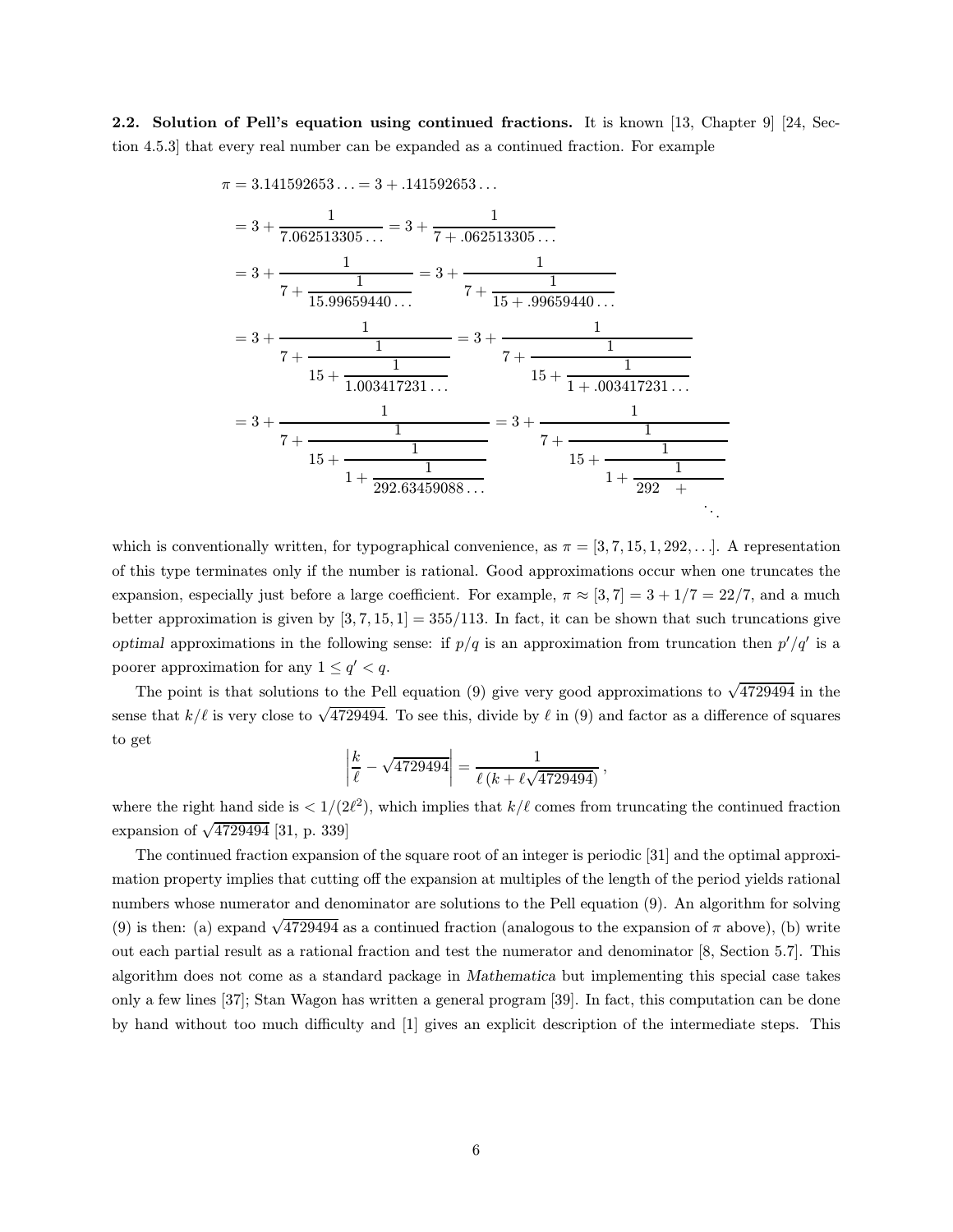method yields

$$
\sqrt{4729494} = [2174, 1, 2, 1, 5, 2, 25, 3, 1, 1, 1, 1, 1, 1, 1, 1, 2, 16, 1, 2, 1, 1, 1, 8, 6, 1, 21, 1, 1, 3, 1, 1, 1, 2, 2, 6, 1, 1, 5, 1, 17, 1, 1, 47, 3, 1, 1, 6, 1, 1, 3, 47, 1, 1, 1, 7, 1, 5, 1, 1, 6, 2, 2, 1, 1, 1, 1, 3, 1, 1, 21, 1, 6, 8, 1, 1, 2, 1, 16, 2, 1, 15, 1, 1, 1, 1, 1, 1, 1, 3, 25, 2, 5, 1, 2, 1, 4348, ...],
$$

where truncating the expansion just before 4348 (the last number in the period) gives the rational number

```
109931986732829734979866232821433543901088049
```
<sup>50549485234315033074477819735540408986340</sup> ,

which in turn yields the minimal solution to (9):

 $k = 109931986732829734979866232821433543901088049,$ 

 $\ell = 50549485234315033074477819735540408986340.$ 

Computing these numbers took less than one second. It is a basic result of number theory [31] that this minimal solution gives a "fundamental solution"

 $\varepsilon = 109931986732829734979866232821433543901088049$ 

$$
+\, 50549485234315033074477819735540408986340 \sqrt{4729494}
$$

in the sense that all other solutions to the Pell equation (9) are of the form  $k_d$  and  $\ell_d$  where  $\varepsilon^d = k_d + \ell_d$  $\ell_d\surd 4729494.$ 

We must find a d for which  $\ell_d$  is divisible by 2 and by 4657. Since 4729494 is even, in any solution to  $k^2 - 4729494\ell^2 = 1$ , k must be odd, so  $k^2 \equiv 1 \pmod{8}$ . Since 4729494 is not divisible by 4,  $\ell$  must be even. Thus, it suffices to find a solution of this equation for which  $\ell$  is divisible by 4657, i.e., a power  $\varepsilon^n$  for which  $\ell$  is divisible by 4657.

**Remark:** The methods of this section show that the Pool Problem has solution any number  $(b/2)^2$ , where  $a + b\sqrt{2} = (1 \pm 2\sqrt{2})(1 + \sqrt{2})^{2n}, \quad n = 1, 2, \ldots$ 

2.3. Using modular arithmetic to speed up the search. The search is greatly simplified by using congruences modulo 4657. One can generalize arithmetic modulo 4657 to include terms of the form  $a + b\sqrt{4729494}$ ; in fact, one can replace  $\sqrt{4729494}$  with  $\sqrt{4729494 \text{ mod } 4657} = \sqrt{2639}$  in the sense that in all addition and multiplication operations, the coefficients are the same modulo 4657, and so  $\varepsilon \equiv 4406 + 3051\sqrt{2639}$  (mod 4657). This type of arithmetic yields a finite field, i.e., all arithmetic operations including division are allowed [19, Section 7.1]. Moreover, since 2639 is not a perfect square modulo 4657 (Mathematica's JacobiSymbol function verifies this) this field is a quadratic extension of Z/4657Z.

Let  $p = 4657$  and  $D = 4729494$ . Since  $1/\varepsilon^d = k_d - \ell_d \sqrt{D}$ , one has to check that  $\varepsilon^d - 1/\varepsilon^d \equiv 0 \pmod{p}$ , so one is solving

$$
\varepsilon^{2d} \equiv 1 \pmod{p}.
$$

It is a fundamental result [19, Section 7.1] that  $x^{p^2-1} \equiv 1 \pmod{p}$  for any x in this field, so any d satisfying (10) must be a divisor of  $(p^2 - 1)/2$ . Thus, one needs to check only the divisors d of  $(p^2 - 1)/2$  by taking modular powers  $\varepsilon^{2d}$  mod p.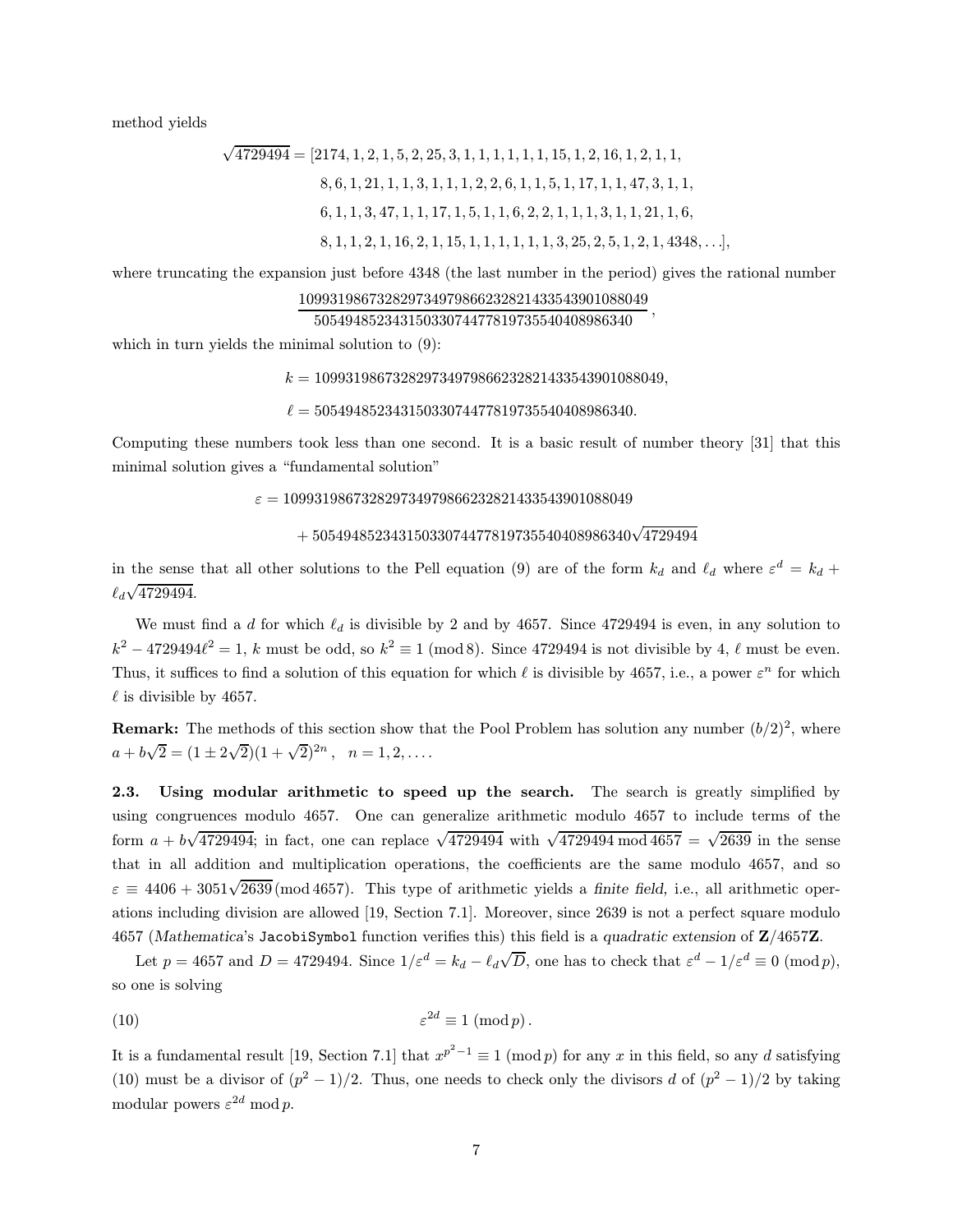Amthor [1] further showed that only the divisors of  $p + 1$  need to be checked, but H.W. Lenstra [26] brought to my attention that a further reduction to just the divisors of  $(p + 1)/2$  is possible, i.e., that  $\varepsilon^{p+1} \equiv 1 \pmod{p}$ . To prove this last reduction, note that in our finite field  $x^p$  equals the conjugate of x, i.e., if  $x = a + b$  $\sqrt{D}$  then  $x^p \equiv a - b\sqrt{D}$  $D \pmod{p}$  as follows from the computation

$$
x^{p} = \sum_{k=0}^{p} a^{k} (b\sqrt{D})^{p-k} {p \choose k} \equiv a^{p} + D^{(p-1)/2} b^{p} \sqrt{D} \equiv a - b\sqrt{D} \pmod{p},
$$

where the following elementary number theory facts have been used [31]: (a)  $\binom{p}{k}$  is divisible by p for  $k = 1, \ldots, p-1$ , (b)  $n^p \equiv n \pmod{p}$  for any integer n, (c)  $D^{(p-1)/2} \equiv -1 \pmod{p}$  when D is not a perfect square  $mod p$ . One therefore concludes that

$$
\varepsilon^{p+1} \equiv (k + \ell \sqrt{D})(k - \ell \sqrt{D}) \pmod{p} = 1,
$$

where the last equality follows from (9).

One can now proceed with the divisibility test. First, let  $\gamma = \varepsilon^2 \mod 4657$  so that  $\gamma = 262 + 551\sqrt{2639}$ . Exponentiation can be done efficiently by repeated squaring and by reducing mod 4657 at each step [36, Chapter 1]; Amthor [1] used this method. Each exponentiation  $\gamma^d$  (mod 4657) takes about log d modular operations. Since  $4658/2 = 17 \cdot 137$ , there are only two cases to check and one quickly finds  $d = 2329$ . It follows from basic algebra that any solution of (10) is of the form  $d = 2329n$ , where  $n = 1, 2, 3, \ldots$ 

**2.4. Explicit formulas.** We now know that all solutions to (9) are given by  $k = \alpha_n$ ,  $\ell = \beta_n$ , where

$$
\varepsilon^{2329n} = \alpha_n + \beta_n \sqrt{4729494}, \quad n = 1, 2, ....
$$

Recalling that the value of m in (8) was derived from the value of  $\ell$  in (9) by  $m = \ell/(2 \cdot 4657)$ , it follows that  $m = \beta_n/(2 \cdot 4657)$ . Using

$$
\frac{1}{\alpha_n + \beta_n \sqrt{4729494}} = \alpha_n - \beta_n \sqrt{4729494},
$$

one has

$$
\beta_n = \frac{1}{2\sqrt{4729494}} \left( \varepsilon^{2329n} - \frac{1}{\varepsilon^{2329n}} \right),
$$

which means that

(11) 
$$
m^2 = \frac{1}{4 \cdot 410286423278424} \left( \varepsilon^{4658n} + \frac{1}{\varepsilon^{4658n}} - 2 \right).
$$

Using this value in (7) gives

$$
\mathbf{S} = \left(\frac{159}{5648}, \frac{801}{39536}, \frac{891}{79072}, \frac{395}{19768}, \frac{128685}{6575684}, \frac{2446623}{184119152}, \frac{5439213}{368238304}, \frac{125565}{13151368}\right) \left(\varepsilon^{4658n} + \frac{1}{\varepsilon^{4658n}} - 2\right).
$$

Note that

 $(12)$ 

so 
$$
-1 < \frac{159}{5648} \left( \frac{1}{\varepsilon^{4658n}} - 2 \right) < 0,
$$

$$
W = \left\lceil \frac{159}{5648} \varepsilon^{4658n} \right\rceil.
$$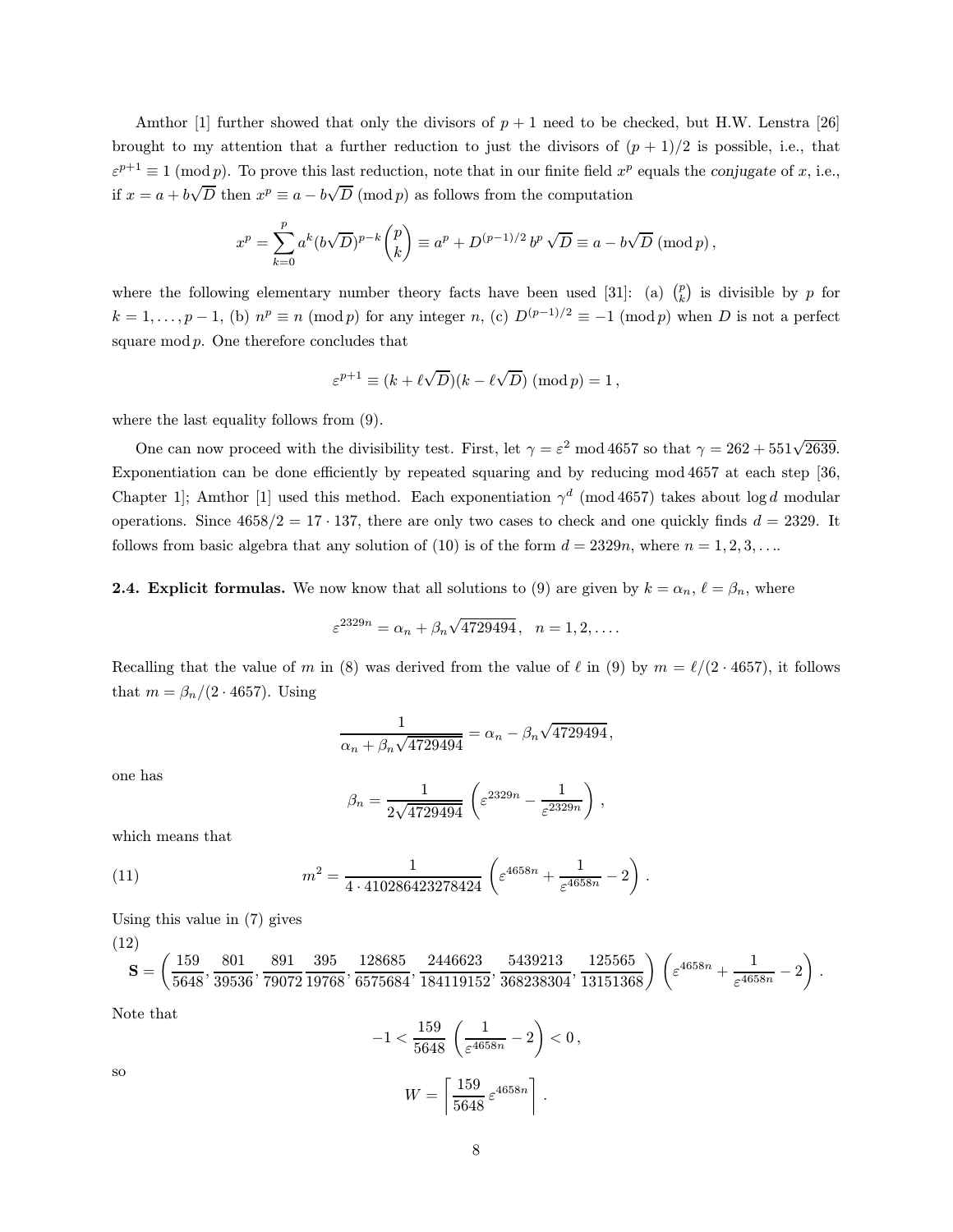The same holds for the other variables, so for each  $n = 1, 2, 3, \ldots$ , a complete solution is given by

$$
(13) \qquad \mathbf{S} = \left[ \left( \frac{159}{5648}, \frac{801}{39536}, \frac{891}{79072}, \frac{395}{19768}, \frac{128685}{6575684}, \frac{2446623}{184119152}, \frac{5439213}{368238304}, \frac{125565}{13151368} \right) \epsilon^{4658n} \right],
$$

where  $\mathbf{V}$  for a vector of real numbers means that  $\lceil \cdot \rceil$  is applied to every entry. Similarly, the total number of cattle is

$$
\left\lceil \frac{25194541}{184119152} \varepsilon^{4658n} \right\rceil.
$$

2.5. Approximate formulas. A nice feature of formula (13) is that it immediately gives approximate formulas. For example, the smallest possible value of W is  $\approx \frac{159}{5648} \varepsilon^{4658}$  with error less than one, so approximating  $\varepsilon$  gives a good approximation to the final answer. If asked to approximate  $\varepsilon$  to 60 digits, Mathematica responds with

 $\varepsilon \approx 219863973465659469959732465642867087802176098.$ 

Note that only 45 digits are given even though 60 digits of an irrational number were asked for. Actually Mathematica is doing the right thing, and what is going on is that  $\varepsilon + 1/\varepsilon$  is an integer and  $1/\varepsilon$  is very small. In fact, to 100 digits,

ε = <sup>219863973465659469959732465642867087802176097</sup>.9999999999999999999999999999999999999999999954517332501...

One then has

 $\varepsilon^{4658} \approx 5.67112768854253101480996977723824477390782365262860627264119 \cdot 10^{206545}$ .

Using this in  $(13)$  with  $n = 1$  gives an approximation to the smallest complete solution

(1.59651080467114453143552619437124808613906508634551770069042,

1.148971387728289999712359821825130024256416113353782280550788,

.639034648230902865008559676183639732592051658550699133564764,

1.133192754438638077119555879203311759254143232895740326635608,

1.109829892373319039723960215825309623653339008897800134852635,

.753594142054542639814429119589686473435022187613875093482301,

.837676882418524438692221984108458338745267934241979330049041,

 $.541460894571456678023619942107102626157017184023982103325062)\cdot 10^{206544},$ 

so the total number of cattle is approximately

 $7.76027140648681826953023283321388666423232240592337610315062\cdot 10^{206544}\,.$ 

Similarly, one can find the next solution by letting  $n = 2$  in (13) and approximating. For example, the total number of cattle is approximately

 $4.40094900439322858167192351693483698641942349340208810790142\cdot 10^{413090}\,.$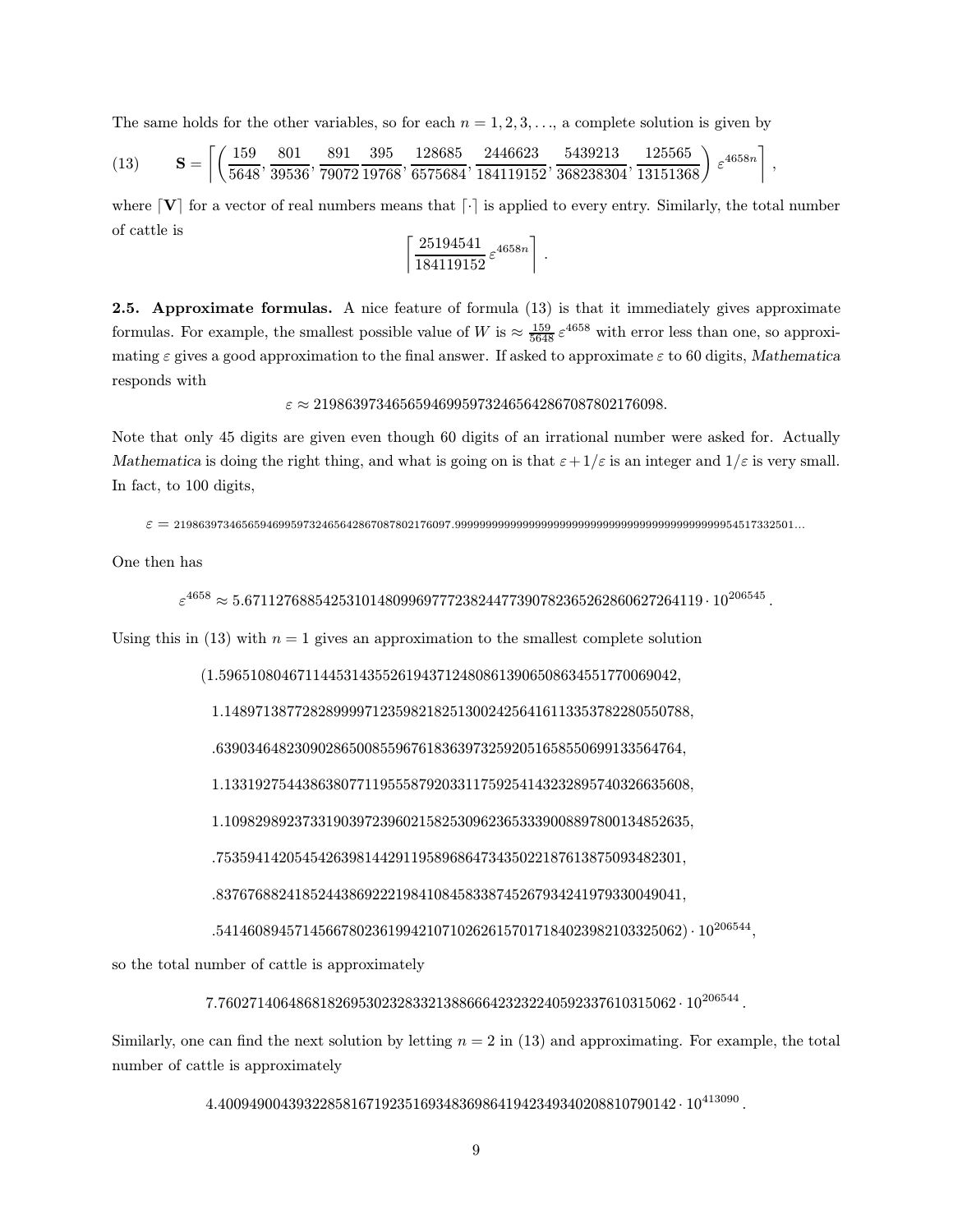2.6. Generating exact solutions. Of course, one could have done the same computations with more than 60-digit accuracy, but it is interesting to see whether computer algebra systems can handle the exact answer. To do this, one uses the same method but with the explicit formula (12). This can be done by noting that the term

$$
\frac{1}{2}\left(\varepsilon^{4658n} + \frac{1}{\varepsilon^{4658n}} - 2\right)
$$

is equal to  $a_n - 1$ , where  $\varepsilon^{4658n} = a_n + b_n \sqrt{4729494}$ . This has the computational advantage that  $a_n$  is easily extracted from the expression  $a_n + b_n \sqrt{4729494}$ . The exact solution is then given by

$$
(14) \qquad \qquad \mathbf{S} = \left(\frac{159}{2824}, \frac{801}{19768}, \frac{891}{39536}, \frac{395}{9884}, \frac{128685}{3287842}, \frac{2446623}{92059576}, \frac{5439213}{184119152}, \frac{125565}{6575684}\right) (a_n - 1),
$$

while the total number of cattle is

$$
\frac{25194541}{92059576} (a_n - 1).
$$

Formula (14) was used to generate the complete solution for  $n = 1$  (the smallest possible solution). The main step was computing  $\varepsilon^{4658}$  exactly. This was done by repeated squaring, in other words, writing

$$
x^{4658} = (((x^{2^3} \cdot x)^{2^4} \cdot x)^2 \cdot x)^{2^3} \cdot x)^2
$$

so that computing  $\varepsilon^{4658}$  took 16 multiplications instead of 4657. The computation was done on a Sun (!) workstation using Mathematica and took one and a half hours, of which a half hour was spent computing  $\varepsilon^{4658}$  (the final multiplication step was simplified); one hour was required for the 8 multiplications in (14). The result was saved to a file of size 1, 788, 196 bytes. A similar computation for  $n = 2$  took three hours.

2.7. Least significant digits. One can easily compute the least significant digits of a solution. This is important, as it is a good check that a complete answer is correct. For example, to compute the 13 least significant digits of the smallest solution, one considers

$$
\varepsilon_{13} = \varepsilon \bmod(16 \cdot 10^{13}) = 153543901088049 + 55540408986340\sqrt{4729494};
$$

I use  $16 \cdot 10^{13}$  instead of  $10^{13}$  because a division by 16 follows. One then uses repeated squaring modulo  $16 \cdot 10^{13}$  to obtain

 $\varepsilon_{13}^{4658} \equiv 40903550724801 + 147391701494280 \sqrt{4729494} \, (\text{mod}\, 16 \cdot 10^{13}) \,.$ 

The answer is then obtained by substituting  $40903550724801$  for  $a_n$  in (14) and computing the result modulo  $10^{13}$ 

$$
\left(\frac{159}{2824}, \frac{801}{19768}, \frac{891}{39536}, \frac{395}{9884}, \frac{128685}{3287842}, \frac{2446623}{92059576}, \frac{5439213}{184119152}, \frac{125565}{6575684}\right) \rightleftharpoons 40903550724800
$$
\n
$$
= \left(\frac{812958070655400}{353}, \frac{4095468016320600}{2471}, \frac{2277816480987300}{2471}, \frac{4039225634074000}{2471}, \frac{2471}{2471}\right)
$$
\n
$$
\frac{2631836712510444000}{1643921}, \frac{12509445998120293800}{11507447}, \frac{13905195303030723900}{11507447}, \frac{1284013586689878000}{1643921}\right)
$$

 $\equiv (9385150341800, 2899825178600, 8635296026300, 3921175894000,$ 

 $5914059564000, 7238562645400, 2116422113700, 6608963318000)$  (mod  $10^{13}$ ).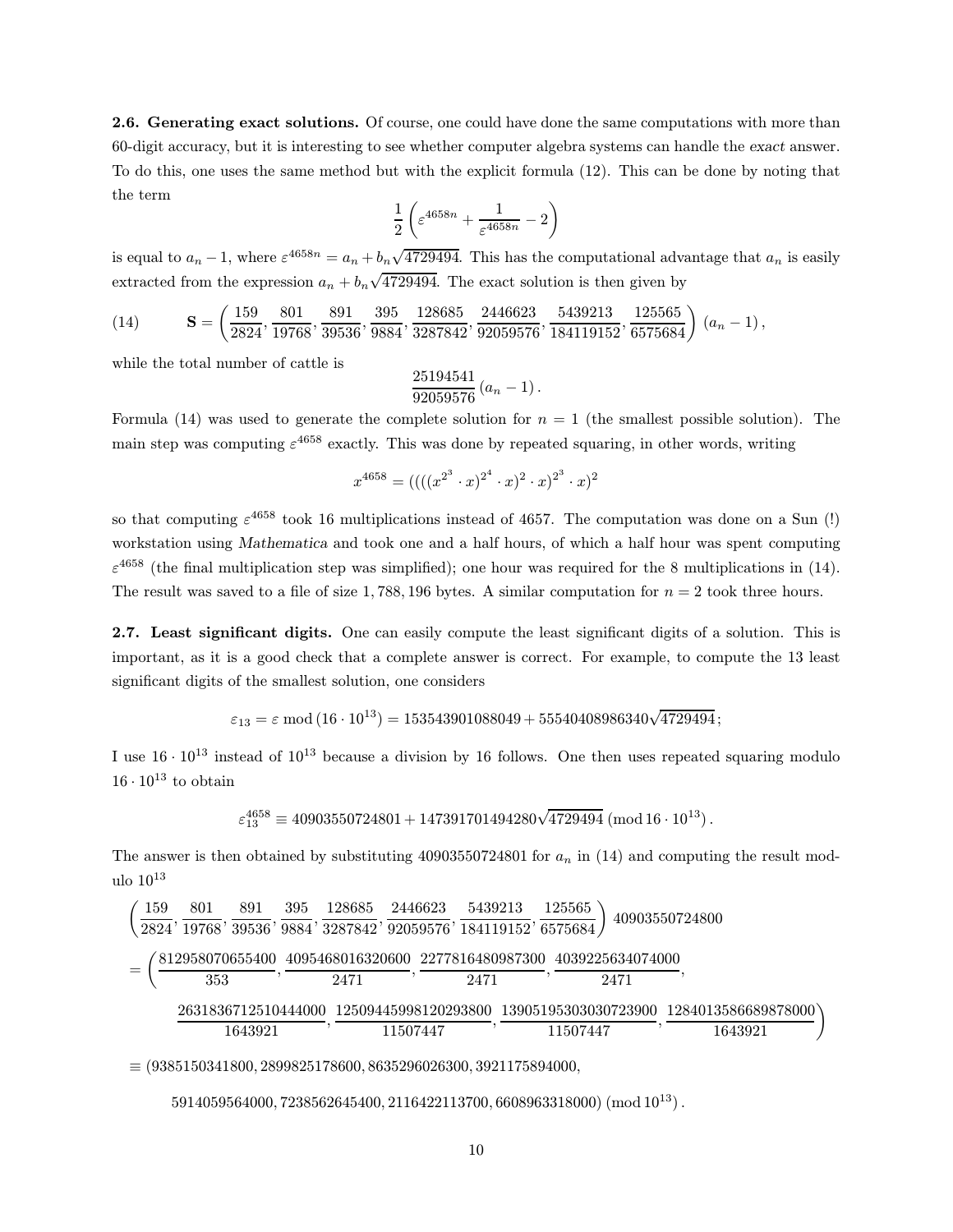The 13 least significant digits of the total number of cattle are 6719455081800.

A similar computation can be done for larger values of n. For example, for  $n = 2$ , the last 13 digits of the total number of cattle are 9744397607200.

Remark: I used Mathematica's PowerMod function to find the modular inverses

 $\left(\frac{1}{353}, \frac{1}{2471}, \frac{1}{1643921}, \frac{1}{11507447}, \frac{1}{1643921}\right)$ 

 $\equiv$  (8328611898017, 5475515985431, 2967216794481, 6138173827783, 2967216794481) (mod 10<sup>13</sup>).

### 3. The relative size of the solution

One way to estimate the relative size of the solution to the Cattle Problem is to study the sizes of fundamental solutions to different Pell equations. After looking at many numerical cases, one would guess that the number of digits of a fundamental solution of  $x^2 - dy^2 = 1$  is very roughly about  $\sqrt{d}$ . This is true, and the exact behavior is given by an important formula of analytic number theory, Dirichlet's class number formula, proved by him in 1839 in order to show that there are infinitely many primes in arithmetic progressions [9, Chapter 4. It states that for  $d$  a squarefree number

(15) 
$$
\log \varepsilon_D = \frac{L(1,\chi_D)\sqrt{D}}{2h_D},
$$

where  $D = d$  if d is of the form  $4k + 1$ , and  $D = 4d$  otherwise,  $\varepsilon_D = (x + y)$ √  $D/2$ , where  $x, y$  give the smallest solution of  $x^2 - Dy^2 = \pm 4$ , and  $h_D$  is a positive integer called the class number, while  $L(1, \chi_D)$  is the infinite series  $\sum_{n=1}^{\infty} (D/n)/n$ , where  $(D/\cdot)$  is Kronecker's extension of the Legendre symbol.

A simple computation shows that the fundamental solution of  $x^2 - Dy^2 = 1$  corresponds to  $\varepsilon_D$  when D is not of the form  $4k + 1$  (as in the Remark of Section 2.1); otherwise, it corresponds to

- (i)  $\varepsilon_D$  when  $x^2 Dy^2 = -1$  has no solution and  $x^2 Dy^2 = 4$  has no solution with odd x, y,
- (ii)  $\varepsilon_D^2$  when  $x^2 Dy^2 = -1$  has a solution, and  $x^2 Dy^2 = 4$  has no solution with odd  $x, y$ ,
- (iii)  $\varepsilon_D^3$  when  $x^2 Dy^2 = -1$  has no solution and  $x^2 Dy^2 = 4$  has a solution with odd  $x, y$ ,
- (iv)  $\varepsilon_D^6$  when  $x^2 Dy^2 = -1$  has a solution and  $x^2 Dy^2 = 4$  has a solution with odd x, y.

The equation  $x^2 - Dy^2 = -1$  is called the negative Pell equation; an arithmetic characterization (e.g., congruence conditions) of the D for which it has a solution remains an open problem [7, Chapter 9]. Similarly, there does not seem to be a simple characterization of the D for which  $x^2 - Dy^2 = \pm 4$  has a solution with odd  $x, y$ .

This implies that for a given class number and size of  $L(1, \chi_D)$ , the size of the fundamental solution to the Pell equation (15) is smallest when D is not of the form  $4k + 1$ ; otherwise it is the same size in case (i), its logarithm is about twice as big in case (ii), 3 times bigger in case (iii), and 6 times bigger in case (iv). Since the Cattle Problem yields a number not of the form  $4k + 1$ , its solution is minimal in this respect.

Another influence on the size of  $\varepsilon_D$  is  $L(1,\chi_D)$ , which can be estimated by assuming the Generalized Riemann Hypothesis. Littlewood [28] showed that the GRH implies the asymptotic bounds

$$
\frac{\pi^2}{12 e^{\gamma} \log \log D} < L(1, \chi_D) < 2 e^{\gamma} \log \log D \, .
$$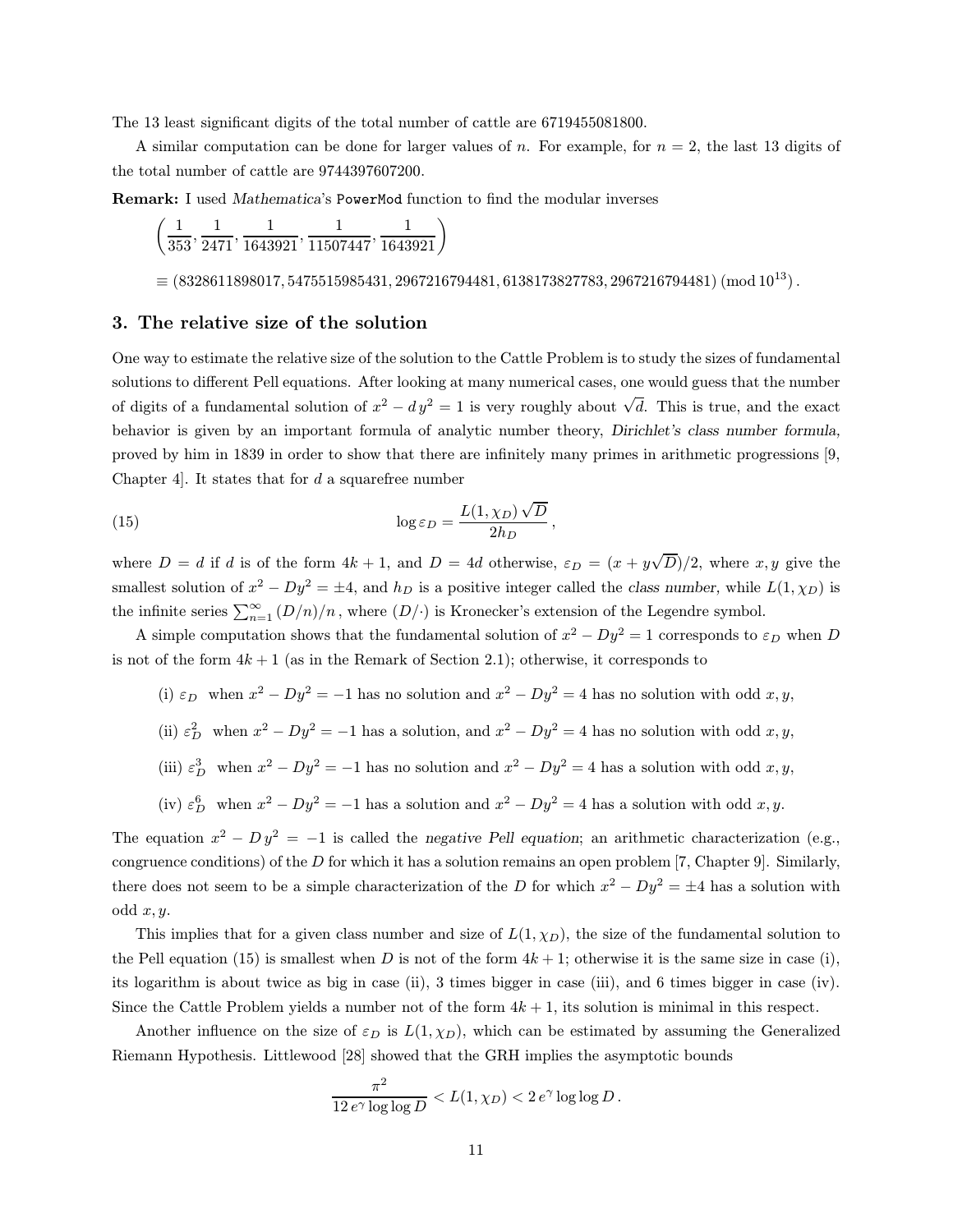For  $D = 4.4729494$  this gives  $0.163826 < 1.50236 < 10.0407$ , which shows that  $L(1, \chi_D)$  is neither very large nor very small.

The most important factor affecting the relative size of  $\varepsilon_D$  is the class number, since  $\log \varepsilon_D$  is inversely proportional to  $h_D$ . Genus theory, first developed by Gauss in [15] (see [7] for a modern treatment), shows that the class number is divisible by  $2^{t-1}$ , where t is the number of distinct prime divisors of D. So in this case,  $h(4 \cdot 4729494)$  is divisible by 32 and Pari [8] finds this to be the actual number. This is a large value (the class number is conjectured to be 1 infinitely often) so the fundamental solution in this case is relatively small. But since the process leading to the Pell equation  $(9)$  results in a highly composite  $d$ , general "Cattle Problems" always yield relatively small solutions.

This can be illustrated by comparing with other numbers in the same range. Consider a D that has class number one and for which there is a solution to  $x^2 - Dy^2 = -4$  with odd x, y. This is true for  $p = 18916669$ . a prime slightly smaller than than  $4 \cdot 4729494$ . The period of the continued fraction of  $\sqrt{p}$  is 6831, but in this case two periods are required. The fundamental solution to  $x^2 - py^2 = 1$  is given by  $x \approx 7.6442 \cdot 10^{7061}$ .  $y \approx 1.7575 \cdot 10^{7058}$ . If 18916669 were substituted for 4 · 4729494, the solution to the Cattle Problem would have over 30 million digits.

In the other direction, one can get smaller solutions by picking highly composite numbers not of the form  $4k + 1$ . For example,  $d = 13123110 = 2 \cdot 3 \cdot 5 \cdot 7 \cdot 11 \cdot 13 \cdot 19 \cdot 23$ , which has corresponding class number  $h(4d) = 320$ . The continued fraction expansion of  $\sqrt{d}$  has period 8, and the fundamental solution to  $x^2 - dy^2 = 1$  is  $x = 43471$ ,  $y = 12$ . The Cattle Problem with this d substituted for 4729494 would have only twenty thousand digits.

#### 4. Historical remarks

4.1. The Cattle of the Sun play a pivotal role in the Odyssey, where they are mentioned in the proem (the prologue) [22, I, line 6]: "Yet even so he did not save his comrades, for all his desire, for through their own blind folly they perished—fools, who devoured the cattle of Helios Hyperion; whereupon he took from them the day of their returning." The fact that this is the only adventure mentioned in the proem has been the subject of much debate [16], [40]. The Odyssey specifies the number of cattle [22, XII, line 127]: "And you will come to the island of Thrinacia. There in great numbers feed the cattle of Helios and his sturdy flocks, seven herds of cattle and as many fine flocks of sheep, and fifty in each. These bear no young, nor do they ever die. . . " G.E. Dimock [11] suggest that 350 alludes to the number of days and nights in a year.

The Cattle Problem identifies Thrinacia with Sicily, where Archimedes lived. Evidence for this has been given by interpreting Thrinacia to mean "three–cornered," which describes Sicily [20, p. 133] while Thucydides [34, Book VI, 2] gives Trinacria as the original name for Sicily.

4.2. History of the computation. Amthor [1] was the first to tackle the complete problem and gave the values  $W \approx 1.598 \cdot 10^{206544}$ , total cattle  $\approx 7.766 \cdot 10^{206544}$ , which are both off in the fourth-most significant digit. On the other hand, [6] gives these numbers to 32 significant digits, which are correct up to the 30th digit. Also given are the correct 12 least significant digits. These results were the fruit of 4 years of labour from 1889 to 1893 by A.H. Bell, E. Fish, and G.H. Richard, constituting the Hillsboro, Illinois, Mathematical Club. The length of this computation suggests that they did not use a fast exponentiation algorithm.

With the advent of computers came the first complete solution by H.C. Williams, R.A. German, and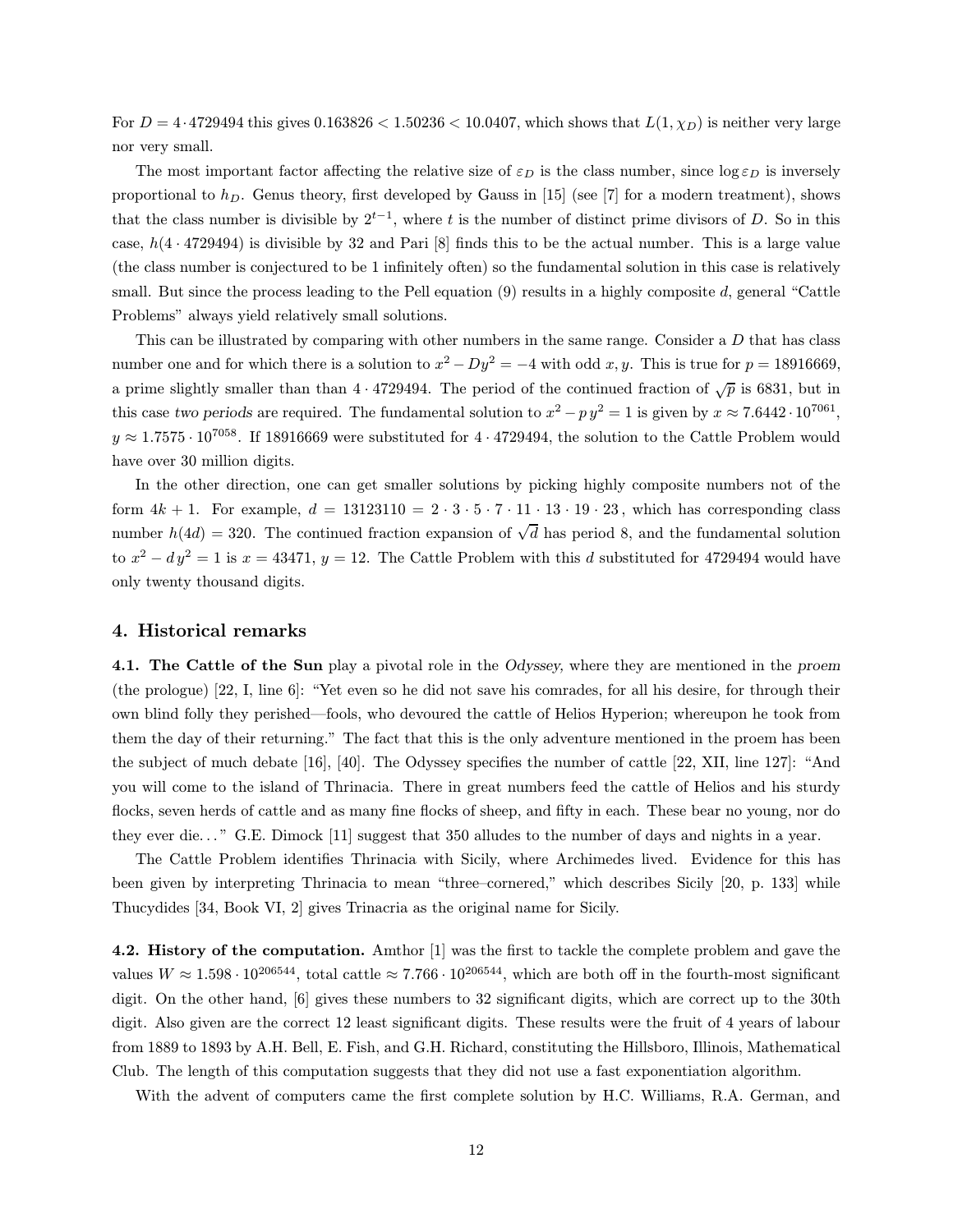C.R. Zarnke at the University of Waterloo in 1965 [42]. The actual digits of the smallest total number of cattle were published by H.L. Nelson in [29] (also reported in [30]), who used a CRAY–1 computer in 1981 to find the smallest solution in about 10 minutes. This was not considered enough to serve as a "proper" test, so the program went on to compute the next five sets of solutions.

4.3. Could Archimedes have solved this problem? It has been debated whether Archimedes actually posed the problem. The generally accepted view [10] [3] is that of Krumbiegel [25] who claims that though the text of the problem was not written by Archimedes, the problem itself is probably due to Archimedes. For example, Krumbiegel cites the Scholia to Plato's Charmides 165E [33, Vol. 1, p. 17], where one finds a reference to a problem "called by Archimedes the Cattle–problem."

F.O. Hultsch [32, II.1, p. 534] [3, p. xxxv] [10, p. 399] hypothesized that Archimedes wrote the problem in response to Apollonius' improvement on his measurement of the circle and Apollonius' treatise on naming large numbers that rivaled the one in the Sand Reckoner. Knorr [23, p. 295] speculates that Eratosthenes composed the first part of the problem, and that the second part is Archimedes' response. The former hypothesis was the inspiration for the title of the recent book Archimedes' Revenge [21].

It seems very unlikely that Archimedes would have been able to solve the complete problem due to the tremendous size of the answer. A better question is whether Archimedes knew that a solution exists. Due to the size of the coefficient in the resulting Pell equation, knowing how to solve this special case amounts to knowing how to solve a general Pell equation, which, according to A. Weil [41, p. 19], would depend, explicitly or not, upon the construction of the continued fraction of  $\sqrt{D}$ . Continued fractions were known in Archimedes' time, and D.H. Fowler [14] makes a convincing argument that continued fractions were fundamental in the way ratios were understood by Greek mathematics of the time. Pell's equation is mentioned in work of that period, in particular, Theon of Smyrna (circa 130 A.D.), who gave the approximations 3 : 2, 7 : 5, 17 : 12, to  $\sqrt{2}$  : 1, together with a rule for generating them  $(7 = 3 + 2 \times 2, 5 = 3 + 2,...$  etc.); these are the convergents of  $\sqrt{2}$  and the rule is equivalent to finding all solutions of the Pell equation  $x^2 - 2y^2 = \pm 1$ from the fundamental solution. Furthermore, Archimedes' own paper The Measurement of the Circle contains very good approximations to square roots of integers, in particular, the approximation 1351 : 780 to  $\sqrt{3}$ : 1, which corresponds to the sixth solution to the Pell equation  $x^2 - 3y^2 = 1$ , in the sense that  $1351 + 780\sqrt{3} = (2 + \sqrt{3})^6$ .

One can imagine that, having solved some simple problems leading to Pell's equation (such as the Pool Problem), Archimedes came to believe that all such problems had solutions. In fact Fowler [13] has proposed simple forms of the Cattle Problem that can be solved by hand. However, actually proving that Pell's equation always has a solution is a subtle problem, which was also posed as a challenge by Fermat and was finally solved completely by Lagrange [14, p. 335]. To underscore this point, let me note that there are still important open problems regarding the Pell equation, e.g., understanding the negative Pell equation. It therefore seems unlikely that Archimedes could have known that a large Pell equation always has a solution.

If Archimedes had solved the problem, then one can speculate, [32] that he might have expressed it using the system developed in the Sand Reckoner [3, p. 227], though the evidence [14, p. 225] [38] is that Archimedes only intended his system as a way of expressing large powers of 10. Archimedes' solution for the smallest number of total cattle would have been:

7 units of 2 myriad 5819th numbers, and 7602 myriad 7140 units of 2 myriad 5818th numbers,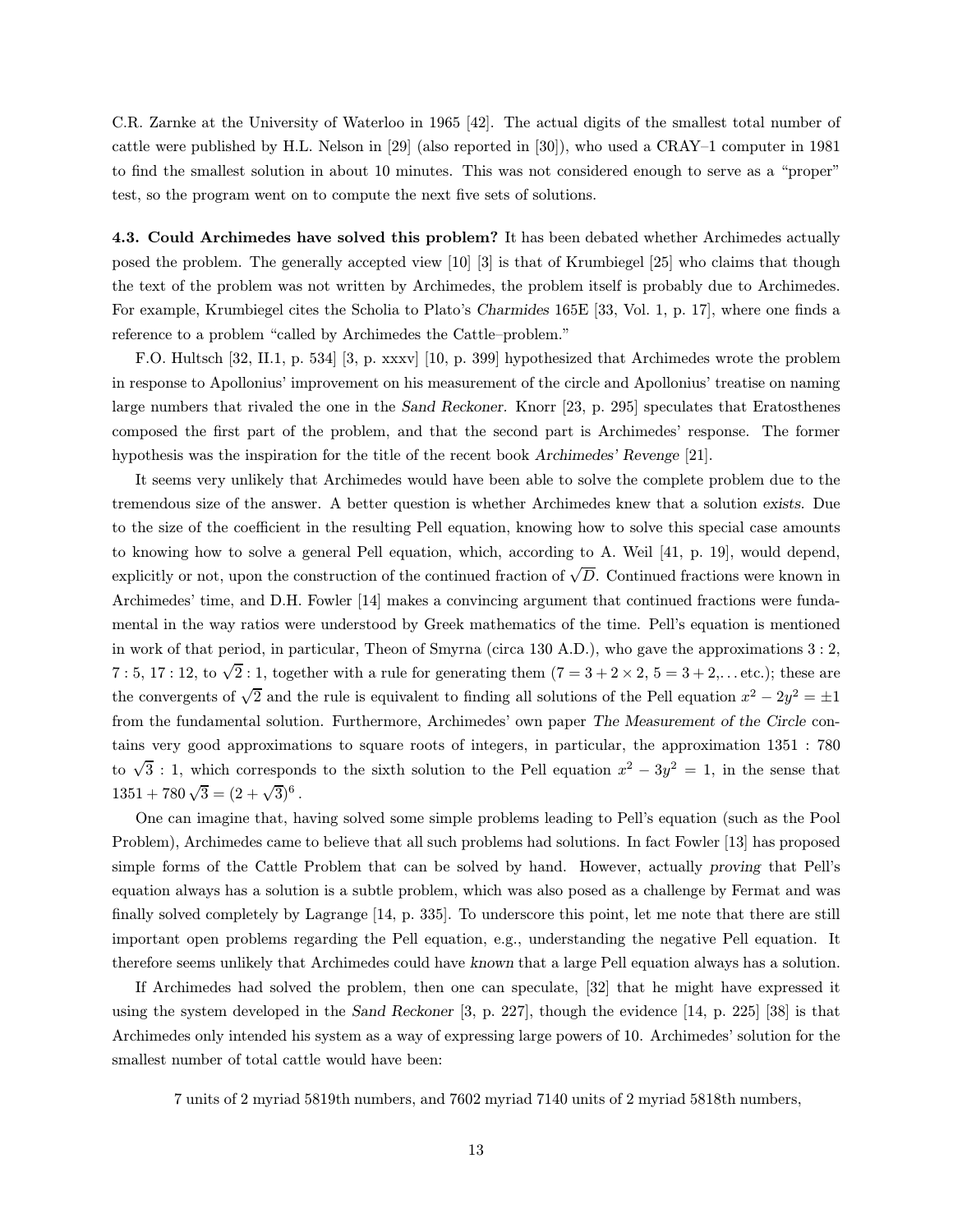and 6486 myriad 8182 units of 2 myriad 5817th numbers,. . . , and 9737 myriad 2340 units of 3rd numbers, and 6626 myriad 7194 units of 2nd numbers, and 5508 myriad 1800.

### 5. Acknowledgement.

The comments of C. Davis, D.H. Fowler, and H.W. Lenstra were most valuable. I would also like to thank T. Lengyel, I. Rivin, and S. Wagon, of Occidental College, Caltech, and Macalester College, respectively, where this paper was written.

# References

- [1] A. Amthor, Das Problema bovinum des Archimedes, Zeitschrift für Math. u. Physik (Hist. litt. Abtheilung) 25 (1880), 153–171.
- [2] R.C. Archibald, The Cattle Problem of Archimedes, Amer. Math. Monthly 25 (1918), 411–414.
- [3] Archimedes, The Works of Archimedes, edited in modern notation with introductory chapters by T.L. Heath, Dover, New York, 1953. Reprinted (translation only) in Great Books of the Western World, Vol. 11, R.M. Hutchins, editor, Encyclopaedia Britannica, Inc., Chicago, 1952.
- [4] Archim`ede, Oeuvres, 3 vol., texte ´etabli et traduit par C. Mugler, Les Belles Lettres, Paris, 1970–71.
- [5] A.H. Beiler, Recreations in the Theory of Numbers, Dover, New York, 1964.
- [6] A.H. Bell, "Cattle Problem," by Archimedes 251 B.C., Amer. Math. Monthly 2 (1895), 140.
- [7] D.A. Buell, Binary Quadratic Forms, Classical Theory and Modern Computations, Springer– Verlag, New York, 1989.
- [8] H. Cohen, A Course in Computational Algebraic Number Theory, Springer Verlag, New York, 1993.
- [9] H. Davenport, Multiplicative Number Theory, Second Edition, Springer Verlag, New York, 1980.
- [10] E.J. Dijksterhuis, Archimedes, Princeton University Press, Princeton, 1987.
- [11] G.E. Dimock, The Unity of the Odyssey, University of Massachusetts Press, Amherst, MA, 1989.
- [12] H. Dörrie. 100 Great Problems of Elementary Mathematics, Dover, New York, 1965.
- [13] D.H. Fowler, Archimedes' "Cattle Problem" and the pocket calculating machine, University of Warwick, Math. Inst. Preprint 1980, supplemented 1981.
- [14] D.H. Fowler, The Mathematics of Plato's Academy: A New Reconstruction, Clarendon Press, Oxford, 1987.
- [15] C.F. Gauss, Disquisitiones Arithmeticae, translated by A.A. Clarke, revised by W.C. Waterhouse, C.G. Greither, and A.W. Grootendorst, Springer–Verlag, New York 1986.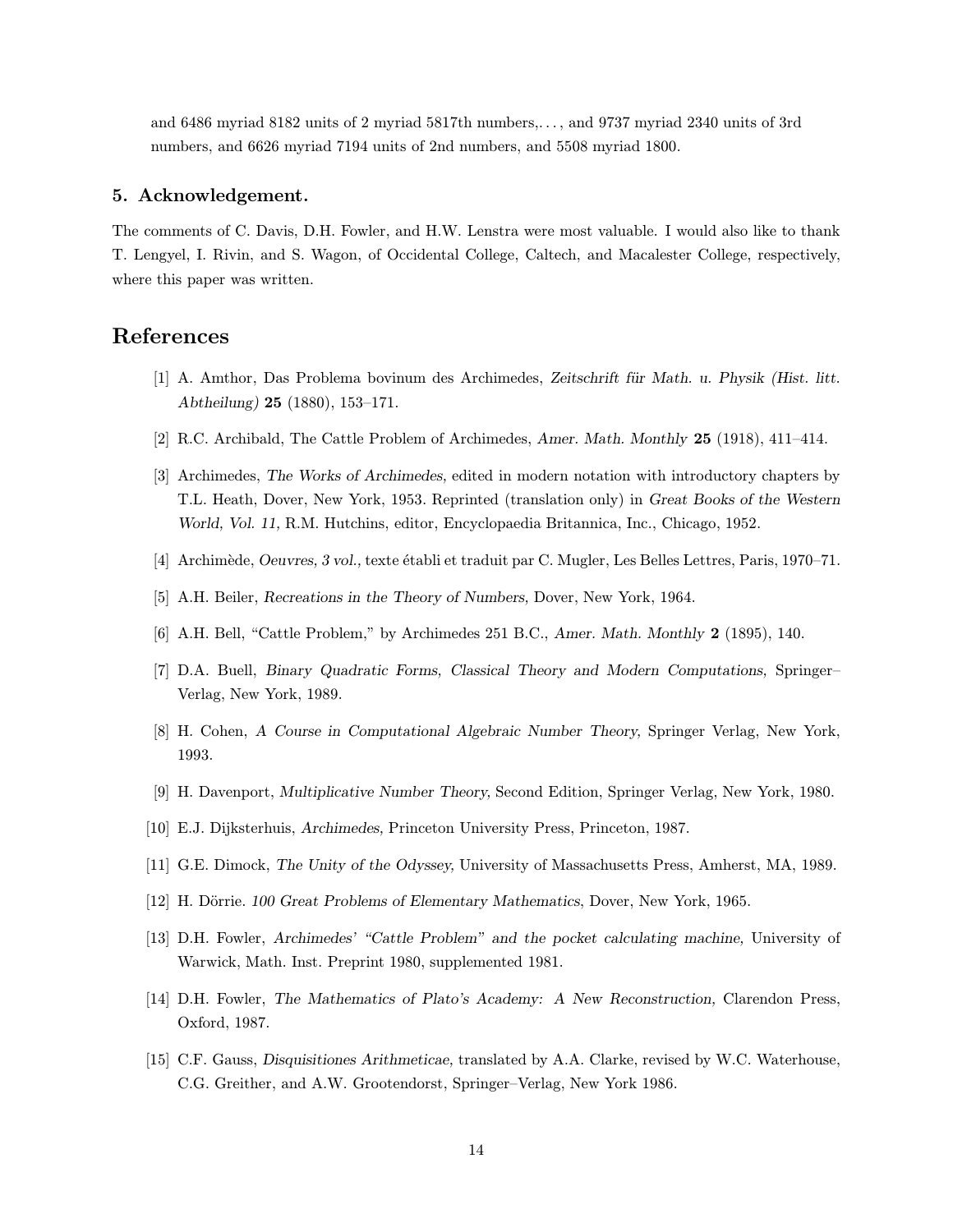- [16] B.A. Van Groningen, The proems of the Iliad and the Odyssey, Mededeelingen der Koninklijke Nederlandsche Akad. van Wetenschappen, Afd. Letterkunde N.R. 9, 8 (1946), 279–94.
- [17] C.C. Grosjean and H.E.D. Meyer, A new contribution to the mathematical study of the cattle– problem of Archimedes, in T. M. Rassias (ed.) Constantin Carathéodory: An International Tribute, World Scientific, Singapore, 1991, pp. 404–453.
- [18] J.G. Hermann, De archimedis problemate bovino, Leipzig, 1828.
- [19] I.N. Herstein, Topics in Algebra, Second Edition, Wiley, New York, 1975.
- [20] A. Heubeck and A. Hoekstra, A Commentary on Homer's Odyssey, Vol. II, Clarendon Press, Oxford, 1989.
- [21] P. Hoffman, Archimedes' Revenge, Norton, New York, 1988.
- [22] Homer, The Odyssey, translated by A.T. Murray, revised by G.E. Dimock, Loeb Classical Library 104, 105, Harvard University Press, Cambridge, MA 1995.
- [23] W. Knorr, The Ancient Tradition of Geometric Problems, Birkhäuser, Boston, 1986.
- [24] D.E. Knuth, The Art of Computer Programming, Volume 2, Seminumerical Algorithms, Second Edition, Addison–Wesley, Reading, MA, 1981.
- [25] B. Krumbiegel, Das problema bovinum des Archimedes, Zeitschrift für Math. u. Physik (Hist. litt. Abtheilung) 25 (1880), 121–136.
- [26] H.W. Lenstra, Jr., Electronic mail, February 24, 1997.
- [27] G.E. Lessing, Sämmtliche Schriften, herausgegeben von K. Lachmann, besort durch F. Munker, Leipzig, Band 12, 1897.
- [28] J.E. Littlewood, On the class number of the corpus  $P(\sqrt{-k})$ , Proc. London Math. Soc. 28 (1928), 358–372.
- [29] H.L. Nelson, A solution to Archimedes' Cattle Problem, J. Recreational Math. 13 (1981), 162–176.
- [30] H.L. Nelson, Oxen of the Sun, Scientific American 245 (1981) no. 1, p. 84.
- [31] I. Niven, H.S. Zuckerman, and H.L. Montgomery, An Introduction to the Theory of Numbers, Fifth Edition, Wiley, New York, 1991.
- [32] A.F. Pauly, Paulys Real–Encyclopädie der classischen Altertumswissenschaft, Neue Bearbeitung begonnen von G. Wissowa fortgeführt von W. Kroll und K. Mittelhaus. J.B. Metzler, Stuttgart and Munich, 1894–1996.
- [33] I. Thomas, Greek Mathematical Works, Loeb Classical Library 335, 362, Harvard University Press, Cambridge, MA, 1980.
- [34] Thucydides, History of the Peloponnesian War, Books V and VI, translated by C.F. Smith, Loeb Classical Library 110, Harvard University Press, Cambridge, MA, 1992.